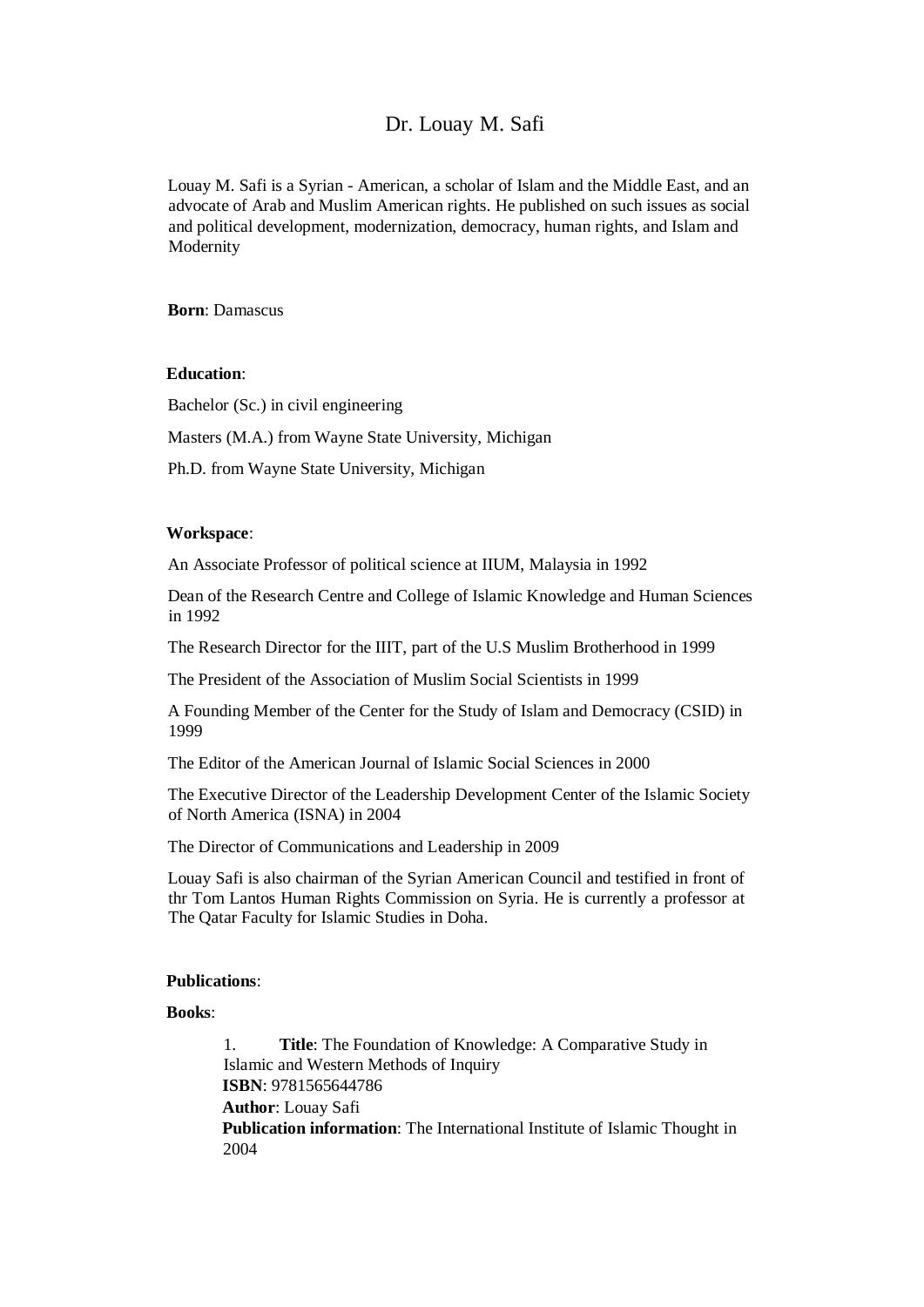2. **Title**: Peace and the Limits of War: Transcending Classical Conception of Jihad **ISBN**: I565644026

**Author**: Louay Safi

**Publication Information**: The International Institute of Islamic Thought, London **Articles**:

1. **Title**: The Islamic State: A Conceptual Framework **Detail of Journal**: The American Journal of Islamic Sciences Vol 8, No 2, Pages 221 **Autho**r: Louay M. Safi

2. **Title**: The Maqasid Approach and Rethinking Political Rights in Modern Society

**Detail of Journal**: Intellectual Discourse Vol 18, No 2, Pages 211-233 **Author**: Louay Safi

3. **Title**: War and Peace in Islam

**Detail of Journal**: The American Journal of Islamic Social Science, Vol 5, No 1, Page 29 **Author**: Louay M. Safi

4. **Title**: The Quest for Islamic Methodology: The Islamization of Knowledge Project in Its

Second Decade

**Detail of Journal**: American Journal of Islamic Social Sciences, Vol 10, Issue 1, Page 23 **Author**: Louay Safi

5. **Title**: Towards a Unified Approach to the Shariah and Social Inference

**Detail of Journal**: American Journal of Islamic Social Sciences, Vol 10, Issue 4, Pages 464 **Author**: Louay Safi

6. **Title**: The Transforming Experience of American Muslims: Islamic Education and Political

Maturation

**Detail of Journal**: Muslims and Islamization in North America, Pages 33-48 **Author**: Louay Safi

7. **Title**: Developmental Trends in Contemporary Muslim Experience **Detail of Journal**: Islamic Studies, Vol 33, No 1, Pages 27-47 **Author**: Louay Safi

8. **Title**: Islamization of Psychology: From Adaptation to Sublimation **Detail of Journal**: American Journal of Islamic Social Sciences, Vol 15, Issue 4, Pages 117 **Author**: Louay Safi

9. **Title**: Nationalism and the Multinational State **Detail of Journal**: American Journal of Islamic Social Sciences, Vol 9, Issue 3, Pages 338, 1992 **Author**: Louay Safi

10. **Title**: Woman and the Masjid Between Two Extremes **Detail of Journal**: American Journal of Islamic Social Sciences, Vol 23, Issue 1, Pages 136, 2006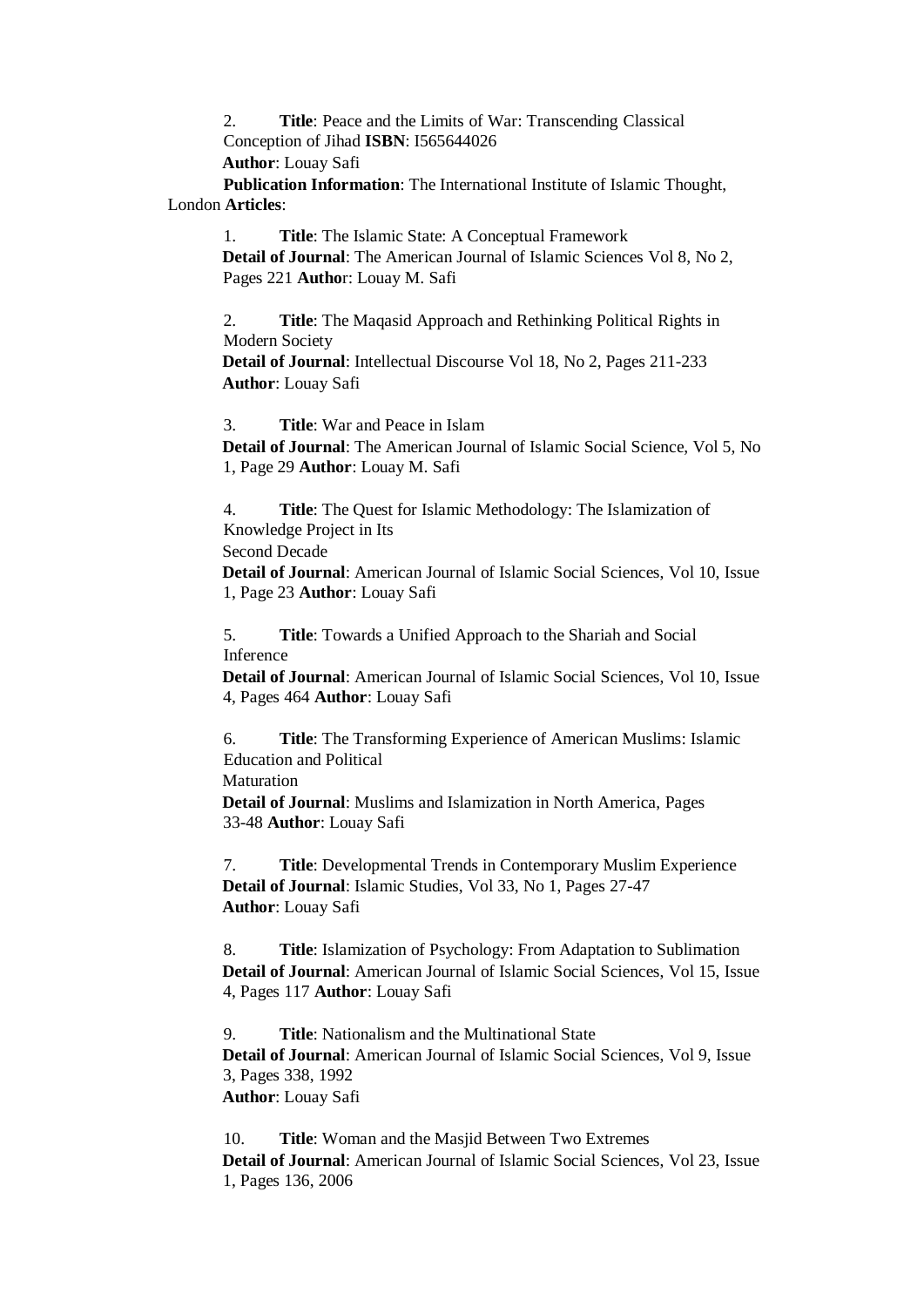**Author**: Louay Safi

11. **Title**: Religious Freedom and Interreligious Relations on Da'wah and Quranic Ethics **Detail of Journal**: The Review of Faith & International Affairs, Vol 9, Issue 2, Pages 11-16, 2011 **Author**: Louay Safi

12. **Title**: Islam and the Global Challenge: Dealing with Distortion of the Image of Islam by Global Media **Detail of Journal**: Islamic Studies, Vol 35, No 2, Pages 191-202, 1996 **Author**: Louay Safi

13. **Title**: From Reform to Revolution: A Critical Reading of the Political Discourse and Actions of the Islamic Movement in Egypt **Detail of Journal**: Intellectual Discourse, Vol 3, Issue 1, 1995 **Author**: Louay Safi

14. **Title**: Toward Women-Friendly Mosques **Detail of Journal**: American Journal of Islamic Social Sciences, Vol 22, Issue 3, Pages 148, 2005 **Author**: Louay Safi

15. **Title**: Towards an Islamic Theory of Knowledge **Detail of Journal**: Islamic Studies, Vol 36, Issue 1, Pages 39-56, 1997 **Author**: Louay Safi

16. **Title**: State and Citizenship in Modern Arab Muslim Thought **Publisher**: Oxford Research Encyclopedia of Religion, 2017 **Author**: Louay Safi

17. **Title**: Overcoming Religious Secular Divide: Islam's Contribution to Civilization **Publisher**: AMSS Regional Conference, Dalla, Texas, June 22

**Author**: Louay Safi

18. **Title**: Scholarship and Social Engagement: Reflecting on the Career of Sulayman Nyang

**Detail of Journal**: The American Journal of Islamic Social Sciences, Vol 36, Issue 1, **Author**: Louay Safi

19. **Title**: Viewpoint Islam and the Global Challenge: Dealing with Distortion of the Image of Islam by Global Media **Detail of Journal**: Islamic Studies, Vol 35, Issue 2, Pages 191-202, 1996 **Author**: Louay Safi

20. **Title**: Human Rights and Cultural Reform in Contemporary Muslim Society: From Hegemonic Discourse to Cross-Cultural Dialogue **Author**: Louay Safi